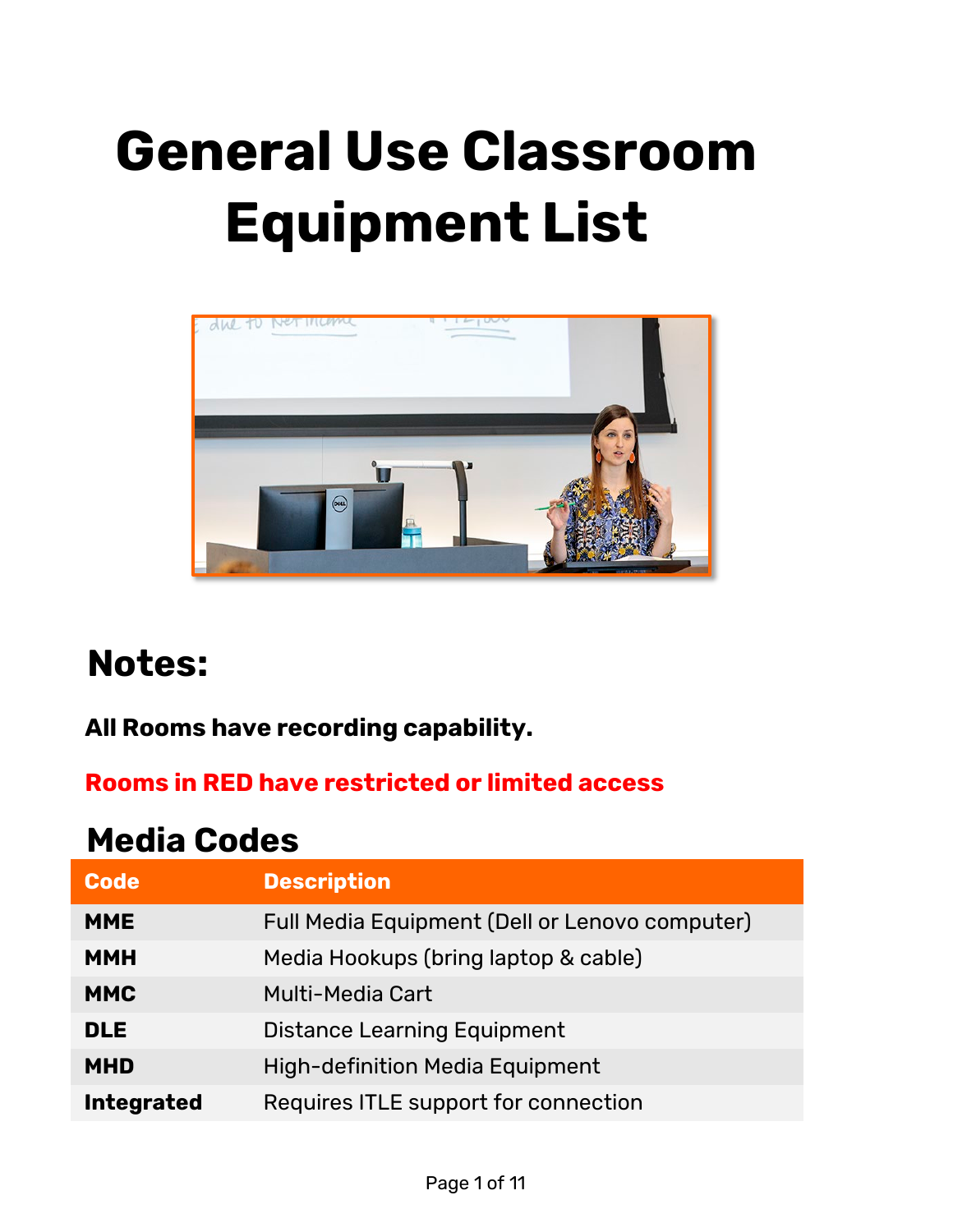# **AGRICULTURE**

| <b>Room</b> | <b>Media</b> | <b>Camera Type</b>     | <b>Microphone</b> |
|-------------|--------------|------------------------|-------------------|
| 002         | <b>MME</b>   | Avaya Huddle           | Yes               |
| 009         | <b>MHD</b>   | Avaya Huddle           | <b>No</b>         |
| 101         | <b>MHD</b>   | Avaya Huddle           | Yes               |
| 107         | <b>MME</b>   | Avaya Huddle           | Yes               |
| 108         | <b>MHD</b>   | Avaya Huddle           | Yes               |
| 119         | <b>MHD</b>   | <b>Meeting Owl Pro</b> | <b>No</b>         |
| 201         | <b>MME</b>   | Avaya Huddle           | Yes               |
| 202         | <b>MME</b>   | Avaya Huddle           | Yes               |
| 275         | <b>MME</b>   | Avaya Huddle           | Yes               |
| 320         | <b>MHD</b>   | Avaya Huddle           | Yes               |
| 361         | <b>MHD</b>   | Avaya Huddle           | Yes               |

# **ANIMAL SCIENCES**

| <b>Room</b> | <b>Media</b> | <b>Camera Type</b> | <b>Microphone</b> |
|-------------|--------------|--------------------|-------------------|
| 123         | <b>MME</b>   | Avaya Huddle       | Yes               |
| 124         | <b>MHD</b>   | Avaya Huddle       | Yes               |
| 125         | <b>MME</b>   | Avaya Huddle       | No                |

#### **ATHLETIC CENTER**

| <b>Room</b> | <b>Media</b> | <b>Camera Type</b> | <b>Microphone</b> |
|-------------|--------------|--------------------|-------------------|
| O-Club      | MHD.         | Avaya Huddle       | Yes               |

# **BOONE PICKENS STADIUM**

| <b>Room</b>  | <b>Media</b> | <b>Camera Type</b> | <b>Microphone</b> |
|--------------|--------------|--------------------|-------------------|
| <b>W502A</b> | <b>MHD</b>   | Avaya Huddle       | Yes               |
| <b>W503A</b> | <b>MHD</b>   | Avaya Huddle       | Yes               |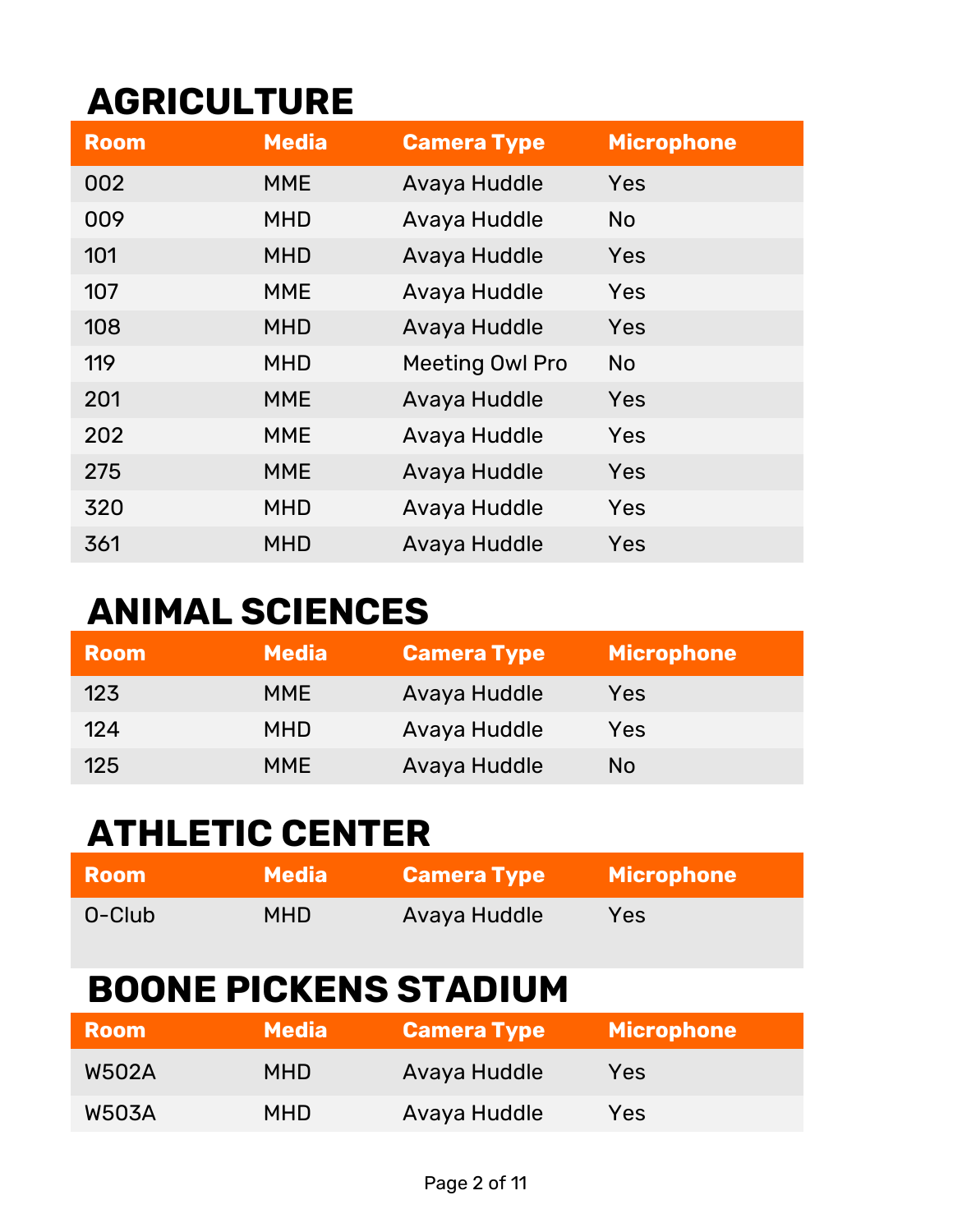# **CENTRAL PLANT**

| <b>Room</b> | Media <b>I</b> | <b>Camera Type</b> | <b>Microphone</b> |
|-------------|----------------|--------------------|-------------------|
| 004         | MME            | Avaya Huddle       | Yes               |

#### **CLASSROOM**

| <b>Room</b> | <b>Media</b> | <b>Camera Type</b>     | <b>Microphone</b> |
|-------------|--------------|------------------------|-------------------|
| 101         | <b>MHD</b>   | Avaya Huddle           | Yes               |
| 102         | <b>MHD</b>   | Avaya Huddle           | Yes               |
| 103         | <b>MME</b>   | Avaya Huddle           | Yes               |
| <b>106A</b> | <b>DLE</b>   | <b>Avaya Huddle</b>    | <b>No</b>         |
| <b>106B</b> | <b>DLE</b>   | <b>Avaya Huddle</b>    | <b>No</b>         |
| 108         | <b>MME</b>   | Avaya Huddle           | <b>No</b>         |
| 112         | <b>MME</b>   | Avaya Huddle           | Yes               |
| 114         | <b>MME</b>   | Avaya Huddle           | Yes               |
| 118         | <b>MME</b>   | Avaya Huddle           | <b>No</b>         |
| 121         | <b>MME</b>   | <b>Meeting Owl Pro</b> | <b>No</b>         |
| 122         | <b>MME</b>   | Avaya Huddle           | <b>No</b>         |
| 201         | <b>MME</b>   | Avaya Huddle           | Yes               |
| 202         | <b>MME</b>   | Avaya Huddle           | Yes               |
| 203         | <b>MME</b>   | Avaya Huddle           | Yes               |
| 206         | <b>MME</b>   | Avaya Huddle           | <b>No</b>         |
| 207         | <b>MME</b>   | Avaya Huddle           | Yes               |
| 208         | <b>MME</b>   | Avaya Huddle           | <b>No</b>         |
| 212         | <b>MME</b>   | Avaya Huddle           | Yes               |
| 213         | <b>MME</b>   | Avaya Huddle           | Yes               |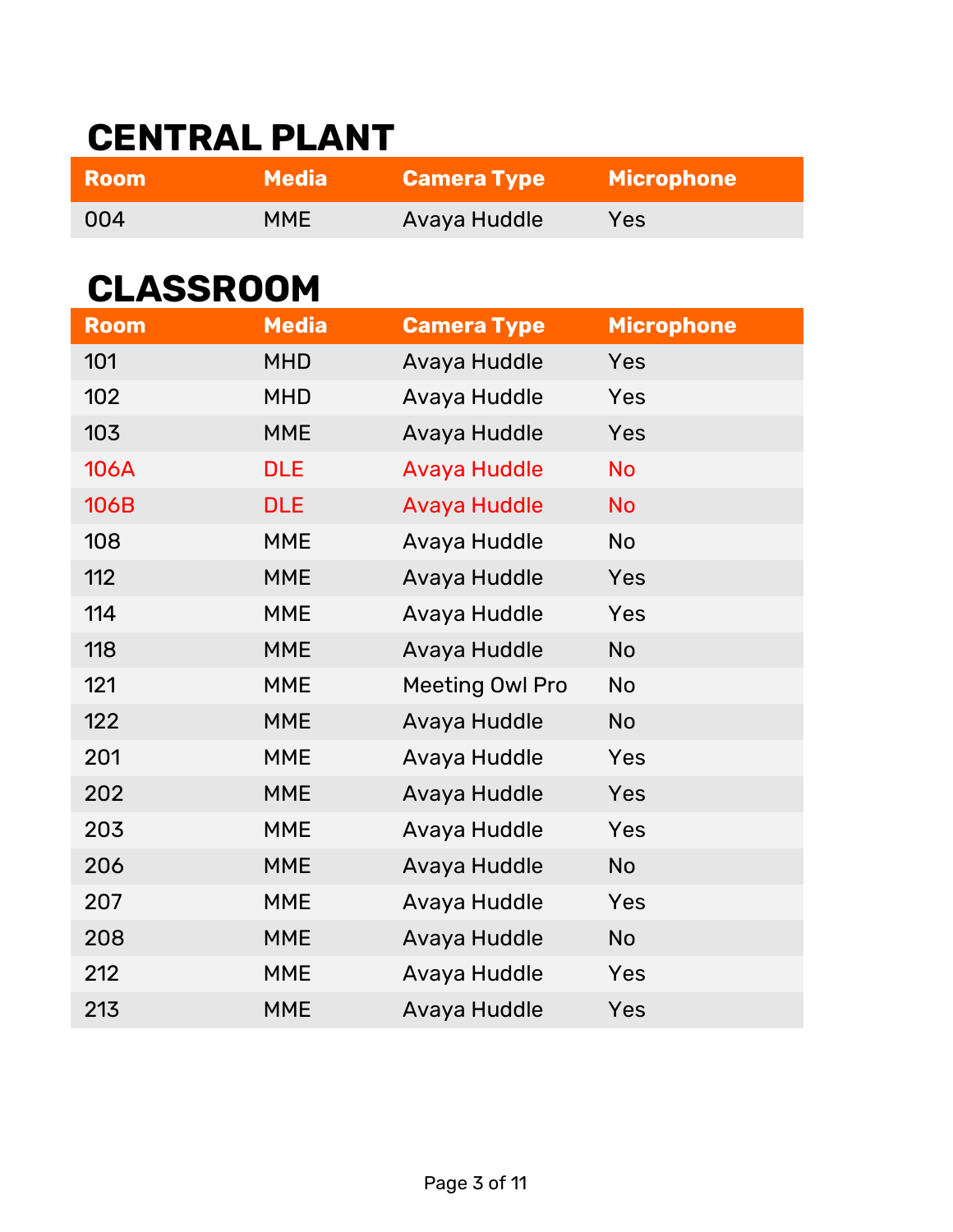# **CLASSROOM (CONTINUED)**

| <b>Room</b> | <b>Media</b> | <b>Camera Type</b>     | <b>Microphone</b> |
|-------------|--------------|------------------------|-------------------|
| 214         | <b>MME</b>   | Avaya Huddle           | Yes               |
| 217         | <b>MME</b>   | <b>Meeting Owl Pro</b> | <b>No</b>         |
| 218         | <b>MME</b>   | Avaya Huddle           | <b>No</b>         |
| 219         | <b>MME</b>   | Avaya Huddle           | Yes               |
| 221         | <b>MME</b>   | <b>Meeting Owl Pro</b> | <b>No</b>         |
| 222         | <b>MME</b>   | Avaya Huddle           | <b>No</b>         |
| 301         | <b>MME</b>   | Avaya Huddle           | Yes               |
| 302         | <b>MME</b>   | Avaya Huddle           | Yes               |
| 303         | <b>MME</b>   | Avaya Huddle           | Yes               |
| 306         | <b>MME</b>   | Avaya Huddle           | <b>No</b>         |
| 307         | <b>MME</b>   | Avaya Huddle           | <b>No</b>         |
| 308         | <b>MME</b>   | Avaya Huddle           | <b>No</b>         |
| 309         | <b>MME</b>   | Avaya Huddle           | <b>No</b>         |
| 313         | <b>MME</b>   | Avaya Huddle           | Yes               |
| 317         | <b>MME</b>   | <b>Meeting Owl Pro</b> | No                |
| 318         | <b>MME</b>   | Avaya Huddle           | <b>No</b>         |
| 319         | <b>MME</b>   | Avaya Huddle           | No                |
| 321         | <b>MME</b>   | Avaya Huddle           | <b>No</b>         |
| 322         | <b>MME</b>   | <b>Meeting Owl Pro</b> | <b>No</b>         |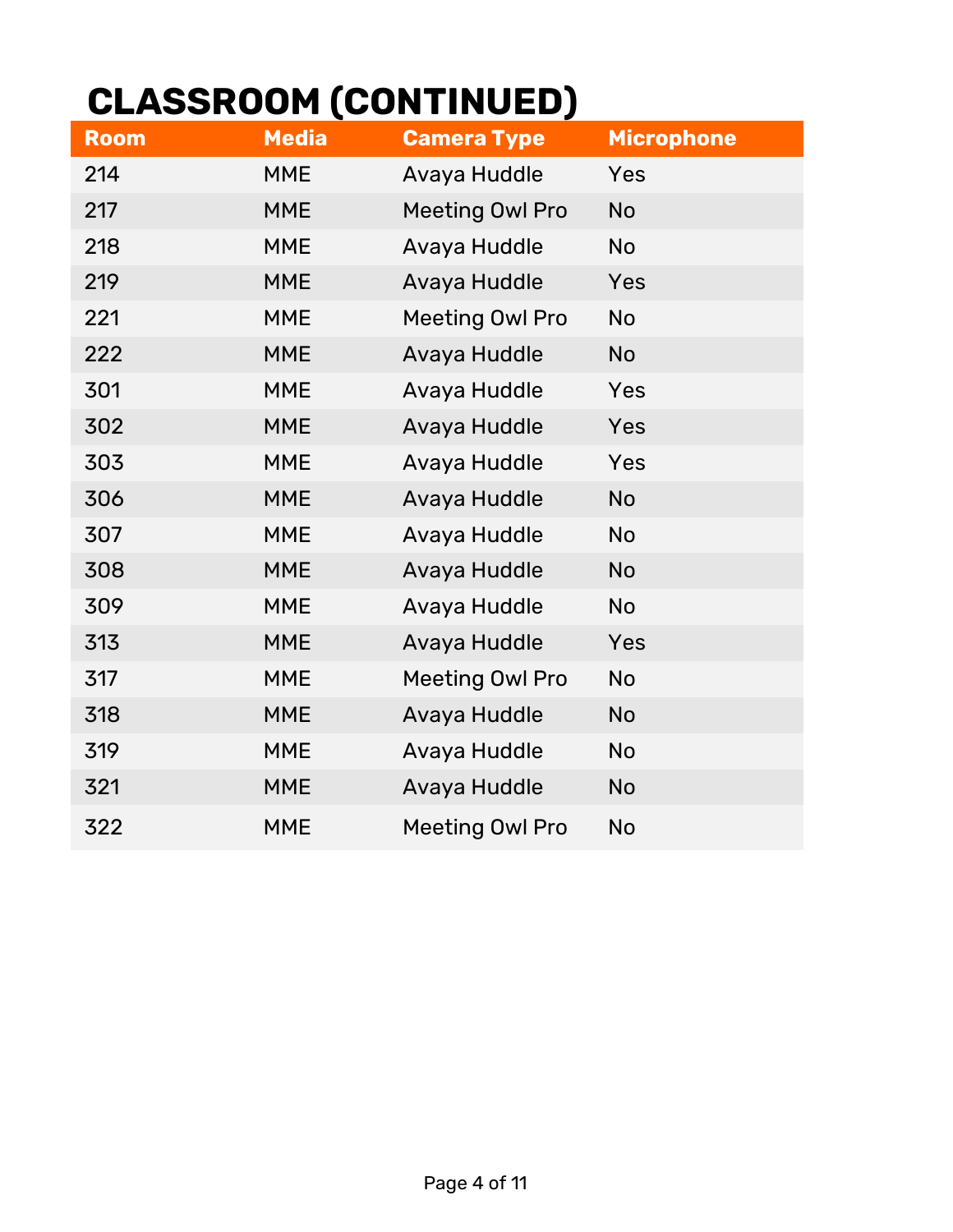# **COLVIN CENTER ANNEX**

| <b>Room</b> | Media <b>\</b> | <b>Camera Type</b> | <b>Microphone</b> |
|-------------|----------------|--------------------|-------------------|
|             | <b>MHD</b>     | Avaya Huddle       | Yes               |

# **COLVIN RECREATION CENTER**

| <b>Room</b> | <b>Media</b> | <b>Camera Type</b> | <b>Microphone</b> |
|-------------|--------------|--------------------|-------------------|
| 005         | <b>MHD</b>   | Avaya Huddle       | Yes               |
| 040         | <b>MHD</b>   | Avaya Huddle       | Yes               |
| 080         | <b>MHD</b>   | Avaya Huddle       | Yes               |

# **CONOCOPHILLIPS OSU ALUMNI CENTER**

| <b>Room</b> | <b>Media</b> | <b>Camera Type</b> | <b>Microphone</b> |
|-------------|--------------|--------------------|-------------------|
| 120/130     | <b>MHD</b>   | Avaya Huddle       | Yes               |
| 104         | <b>MHD</b>   | Avaya Huddle       | Yes               |

#### **EDMON LOW LIBRARY**

| <b>Room</b>     | <b>Media</b> | <b>Camera Type</b> | <b>Microphone</b> |
|-----------------|--------------|--------------------|-------------------|
| Reading         | <b>MHD</b>   | Avaya Huddle       | Yes               |
| <b>Browsing</b> | MHD          | Avaya Huddle       | Yes               |

#### **ENGINEERING NORTH**

| <b>Room</b> | <b>Media</b> | <b>Camera Type</b> | <b>Microphone</b> |
|-------------|--------------|--------------------|-------------------|
| 108         | <b>MME</b>   | Avaya Huddle       | Yes               |
| 450         | <b>MMH</b>   | Avaya Huddle       | Yes               |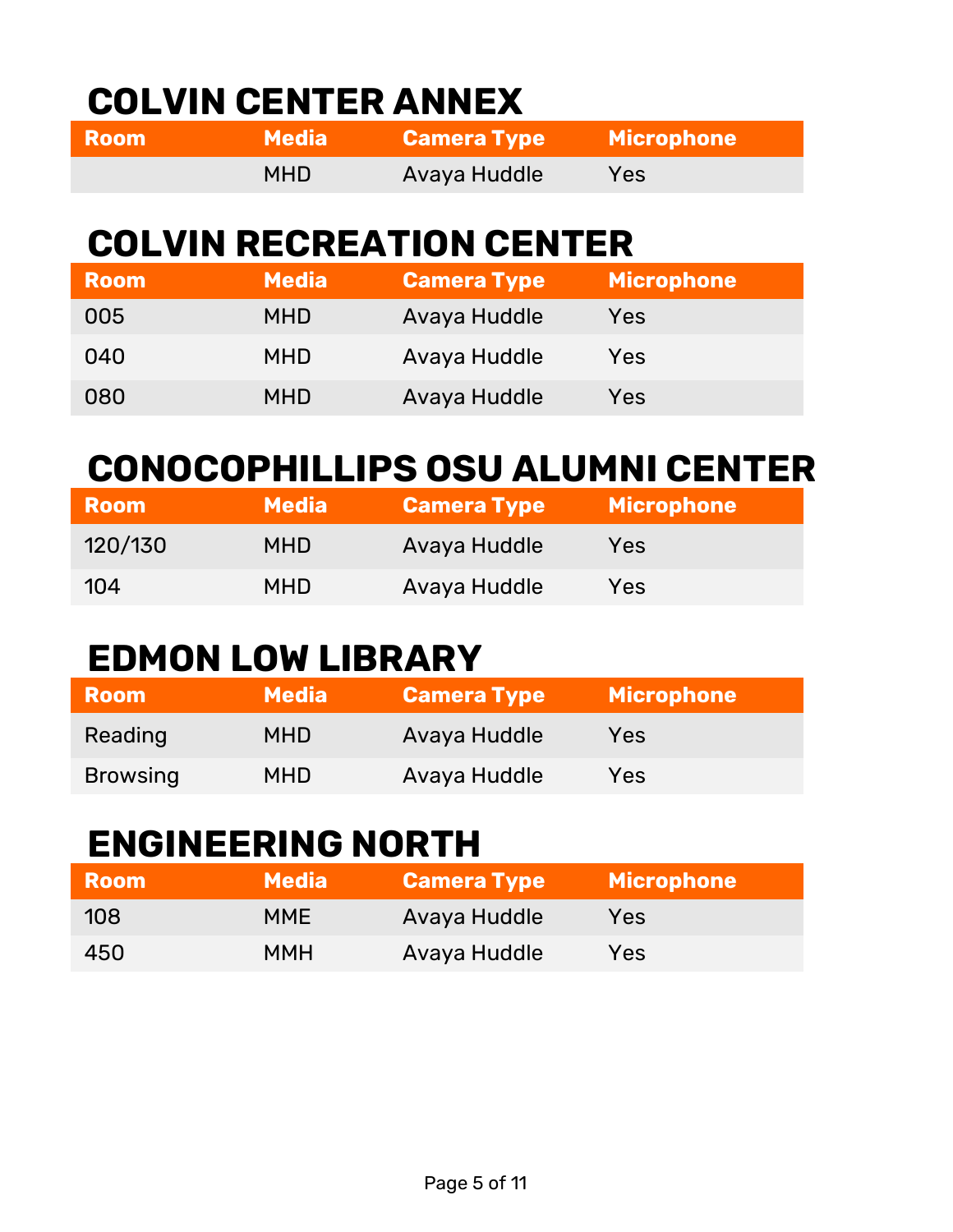# **ENGINEERING SOUTH**

| <b>Room</b> | <b>Media</b> | <b>Camera Type</b>     | <b>Microphone</b> |
|-------------|--------------|------------------------|-------------------|
| 111         | <b>MHD</b>   | <b>Meeting Owl Pro</b> | <b>No</b>         |
| 201B        | <b>MME</b>   | Avaya Huddle           | Yes               |
| 211A        | <b>MHD</b>   | <b>Meeting Owl Pro</b> | <b>No</b>         |
| 211B        | <b>MHD</b>   | <b>Meeting Owl Pro</b> | <b>No</b>         |
| 212         | <b>MHD</b>   | <b>Meeting Owl Pro</b> | <b>No</b>         |
| 213A        | <b>MHD</b>   | <b>Meeting Owl Pro</b> | <b>No</b>         |
| 213B        | <b>MHD</b>   | <b>Meeting Owl Pro</b> | <b>No</b>         |
| 214A        | <b>MMC</b>   | Avaya Huddle           | Yes               |
| 302         | <b>MHD</b>   | <b>Meeting Owl Pro</b> | <b>No</b>         |
| 317         | <b>MHD</b>   | Avaya Huddle           | Yes               |
| 412         | <b>MHD</b>   | Avaya Huddle           | Yes               |

#### **GUNDERSEN**

| <b>Room</b> | <b>Media</b> | <b>Camera Type</b> | <b>Microphone</b> |
|-------------|--------------|--------------------|-------------------|
| 103         | <b>MHD</b>   | Avaya Huddle       | No.               |
| 105         | <b>MHD</b>   | Avaya Huddle       | No                |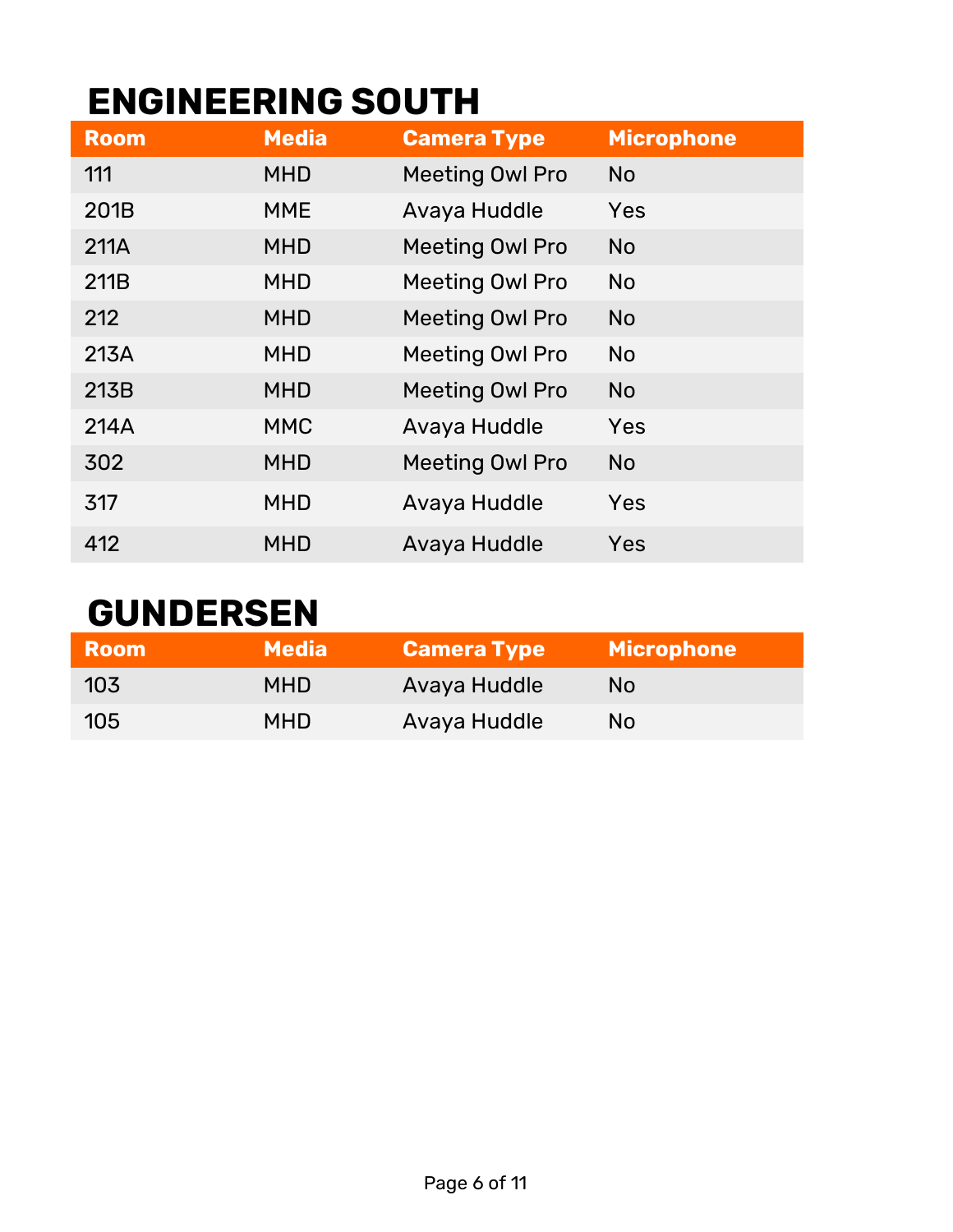#### **HUMAN SCIENCES**

| <b>Room</b> | <b>Media</b> | <b>Camera Type</b>     | <b>Microphone</b> |
|-------------|--------------|------------------------|-------------------|
| 004         | <b>MHD</b>   | Avaya Huddle           | <b>No</b>         |
| 004A        | <b>MHD</b>   | Avaya Huddle           | <b>No</b>         |
| 024         | <b>MHD</b>   | <b>Meeting Owl Pro</b> | <b>No</b>         |
| 029         | <b>MHD</b>   | Avaya Huddle           | <b>No</b>         |
| 129         | <b>MHD</b>   | Avaya Huddle           | <b>No</b>         |
| 230         | <b>MME</b>   | Avaya Huddle           | Yes               |
| 236         | <b>MHD</b>   | Avaya Huddle           | Yes               |
| 303         | <b>MHD</b>   | Avaya Huddle           | <b>No</b>         |
| 305         | <b>MHD</b>   | Avaya Huddle           | <b>No</b>         |
| 316         | <b>MHD</b>   | Avaya Huddle           | <b>No</b>         |
| 326         | <b>MHD</b>   | Avaya Huddle           | <b>No</b>         |
| 330         | <b>MHD</b>   | Avaya Huddle           | <b>No</b>         |
| 331         | <b>MHD</b>   | Avaya Huddle           | Yes               |

# **HUMAN SCIENCES WEST**

| <b>Room</b> | <b>Media</b> | <b>Camera Type</b> | <b>Microphone</b> |
|-------------|--------------|--------------------|-------------------|
| Old Taylors | <b>MHD</b>   | Avaya Huddle       | Yes.              |

#### **LIFE SCIENCES EAST**

| <b>Room</b> | <b>Media</b> | <b>Camera Type</b> | <b>Microphone</b> |
|-------------|--------------|--------------------|-------------------|
| 215         | <b>MME</b>   | Avaya Huddle       | No.               |
| 217         | <b>MHD</b>   | Avaya Huddle       | Yes               |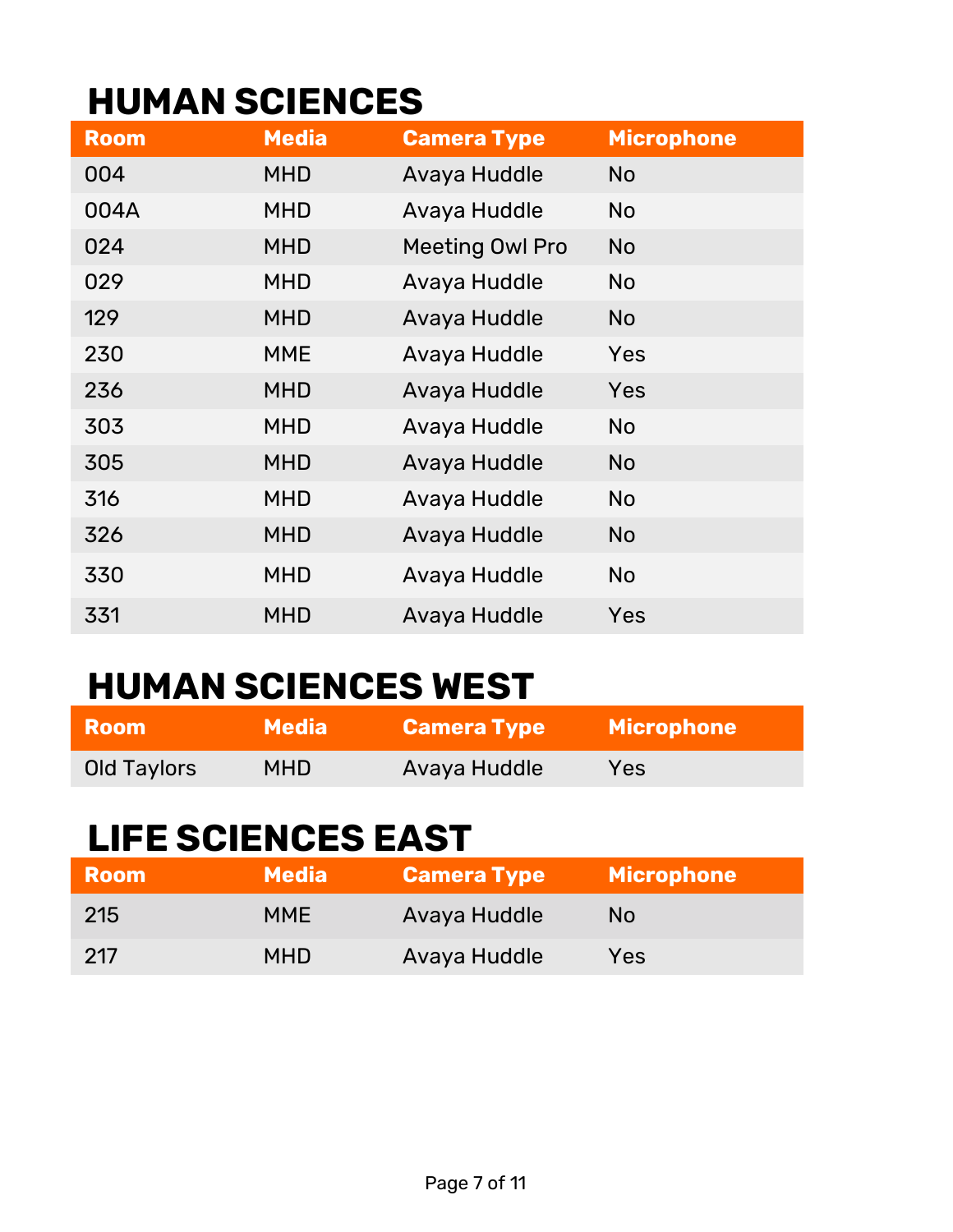# **LIFE SCIENCES WEST**

| <b>Room</b> | <b>Media</b> | <b>Camera Type</b> | <b>Microphone</b> |
|-------------|--------------|--------------------|-------------------|
| 103         | <b>MHD</b>   | Avaya Huddle       | Yes               |
| 201         | <b>MHD</b>   | Avaya Huddle       | Yes               |
| 202         | <b>MHD</b>   | Avaya Huddle       | Yes               |

#### **MATH SCIENCES**

| <b>Room</b> | <b>Media</b> | <b>Camera Type</b>     | <b>Microphone</b> |
|-------------|--------------|------------------------|-------------------|
| 101         | <b>MME</b>   | Avaya Huddle           | Yes               |
| 310         | <b>DLE</b>   | Avaya Huddle           | No                |
| 422         | <b>MME</b>   | <b>Meeting Owl Pro</b> | No                |
| 445         | <b>MME</b>   | <b>Meeting Owl Pro</b> | No                |

#### **MORRILL**

| <b>Room</b> | <b>Media</b> | <b>Camera Type</b>     | <b>Microphone</b> |
|-------------|--------------|------------------------|-------------------|
| 101         | <b>MHD</b>   | Avaya Huddle           | <b>No</b>         |
| 102         | <b>MHD</b>   | Avaya Huddle           | <b>No</b>         |
| 103         | <b>MHD</b>   | Avaya Huddle           | <b>No</b>         |
| 202         | <b>MHD</b>   | Avaya Huddle           | <b>No</b>         |
| 204         | <b>MHD</b>   | Avaya Huddle           | <b>No</b>         |
| 206         | <b>MHD</b>   | Avaya Huddle           | <b>No</b>         |
| 212         | <b>MHD</b>   | Avaya Huddle           | <b>No</b>         |
| 301         | <b>MHD</b>   | Avaya Huddle           | <b>No</b>         |
| 303         | <b>MMH</b>   | Avaya Huddle           | <b>No</b>         |
| 304         | <b>MHD</b>   | Avaya Huddle           | <b>No</b>         |
| 304A        | <b>MHD</b>   | Avaya Huddle           | <b>No</b>         |
| 306         | <b>MHD</b>   | Avaya Huddle           | <b>No</b>         |
| 307         | <b>MHD</b>   | <b>Meeting Owl Pro</b> | <b>No</b>         |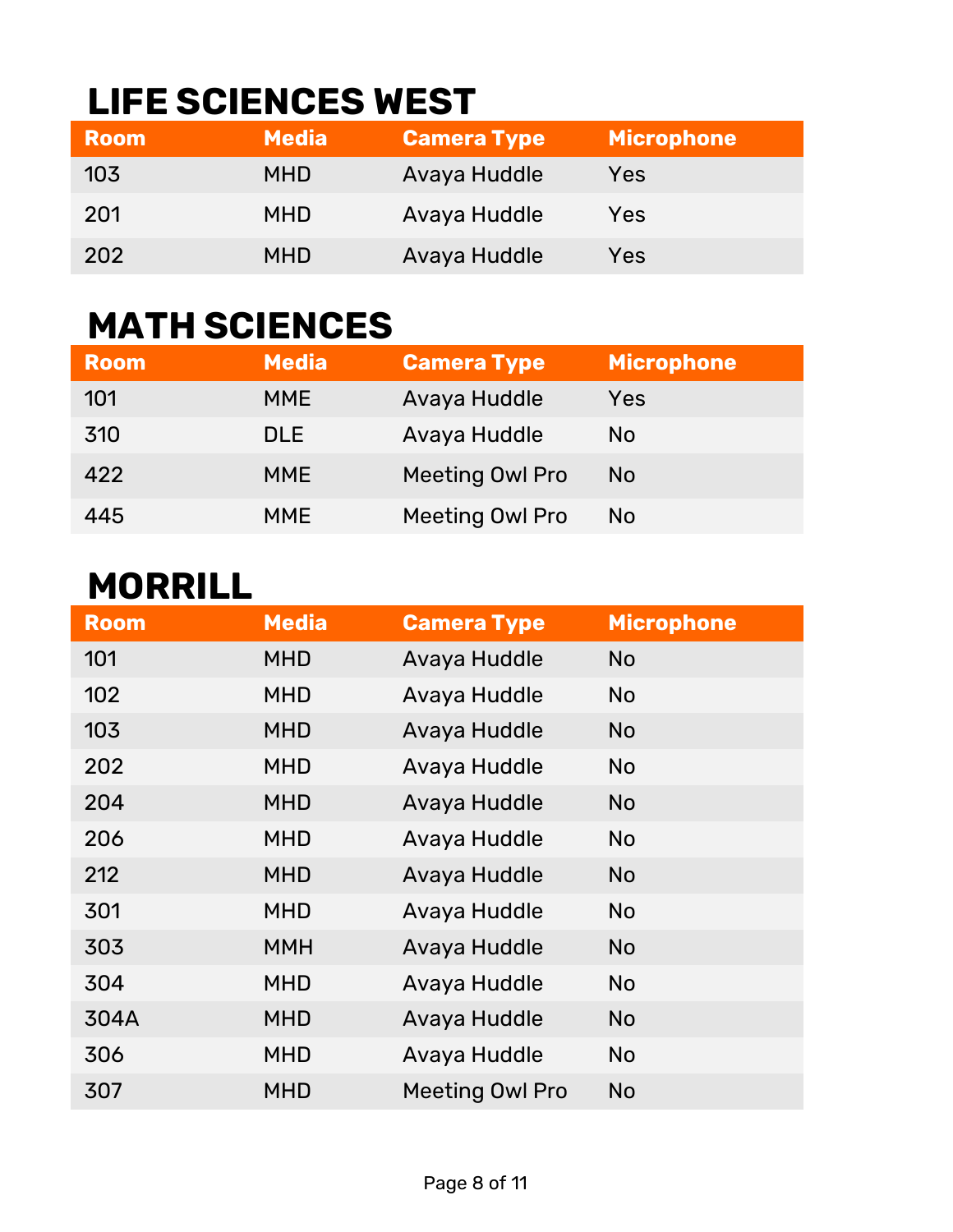# **NOBLE RESEARCH CENTER**

| <b>Room</b> | <b>Media</b> | <b>Camera Type</b>     | <b>Microphone</b> |
|-------------|--------------|------------------------|-------------------|
| 106         | <b>MMD</b>   | Avaya Huddle           | Yes               |
| 107         | <b>MMD</b>   | <b>Meeting Owl Pro</b> | No.               |
| 108         | <b>MME</b>   | Avaya Huddle           | Yes               |
| 207         | <b>MME</b>   | Avaya Huddle           | Yes               |

#### **NORTH CLASSROOM**

| <b>Room</b> | Media      | <b>Camera Type</b> | <b>Microphone</b> |
|-------------|------------|--------------------|-------------------|
| 101         | <b>MME</b> | Avaya Huddle       | <b>Yes</b>        |
| 102         | <b>MME</b> | Avaya Huddle       | Yes               |
| 201         | <b>MME</b> | Avaya Huddle       | <b>No</b>         |
| 202         | <b>MME</b> | Avaya Huddle       | <b>No</b>         |
| 203         | <b>MME</b> | Avaya Huddle       | <b>No</b>         |
| 211         | <b>MME</b> | Avaya Huddle       | <b>No</b>         |
| 212         | <b>MME</b> | Avaya Huddle       | <b>No</b>         |
| 213         | <b>MME</b> | Avaya Huddle       | <b>No</b>         |
| 214         | <b>MME</b> | Avaya Huddle       | <b>No</b>         |
| 301         | <b>MME</b> | Avaya Huddle       | <b>No</b>         |
| 302         | <b>MME</b> | Avaya Huddle       | <b>No</b>         |
| 303         | <b>MME</b> | Avaya Huddle       | <b>No</b>         |
| 311         | <b>MME</b> | Avaya Huddle       | <b>No</b>         |
| 312         | <b>MME</b> | Avaya Huddle       | <b>No</b>         |
| 313         | <b>MME</b> | Avaya Huddle       | <b>No</b>         |
| 314         | <b>MME</b> | Avaya Huddle       | <b>No</b>         |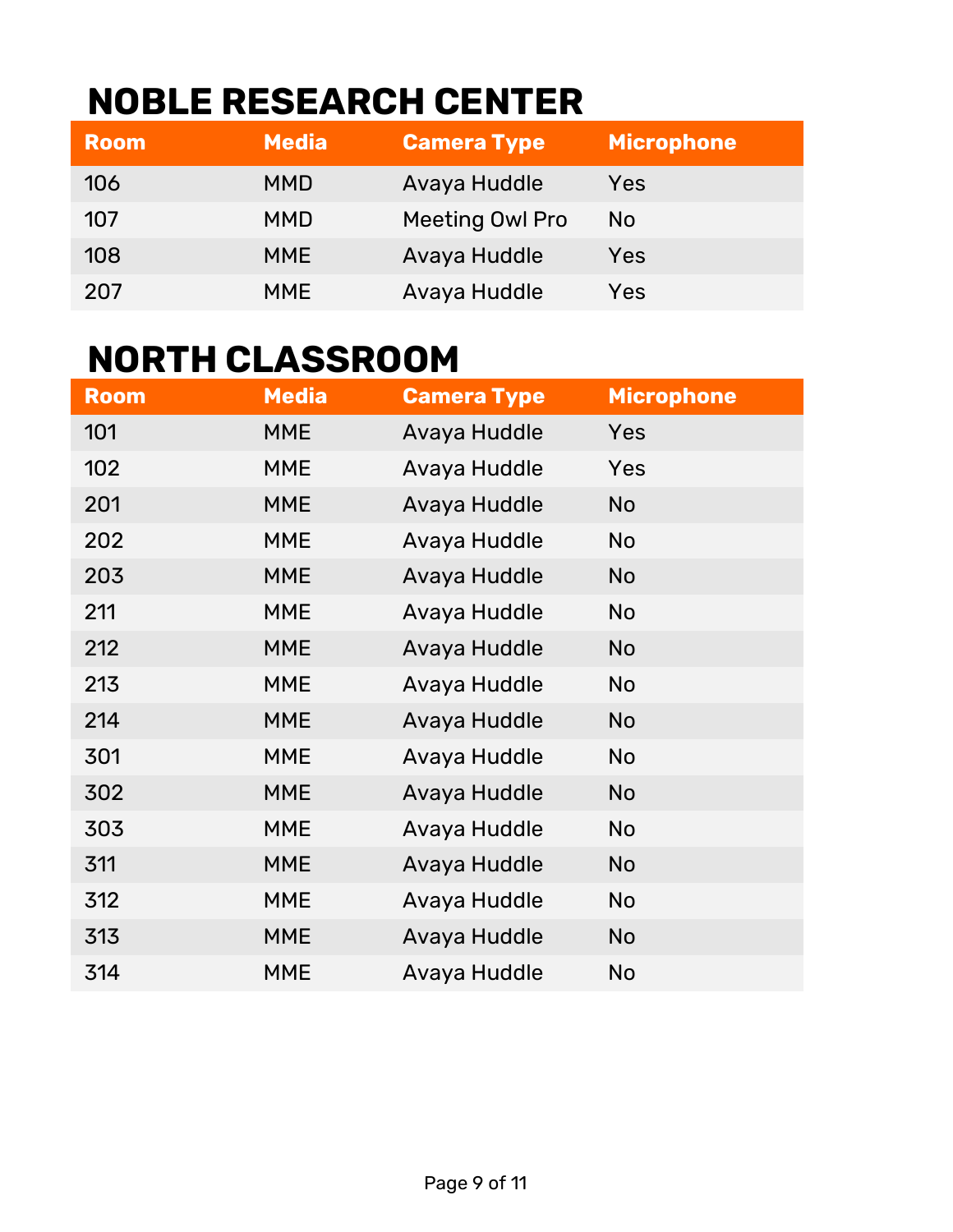#### **PAUL MILLER JOURNALISM AND BROADCASTING**

| <b>Room</b> | <b>Media</b> | <b>Camera Type</b>     | <b>Microphone</b> |
|-------------|--------------|------------------------|-------------------|
| 101         | <b>MHD</b>   | Avaya Huddle           | Yes               |
| 102         | <b>MHD</b>   | <b>Meeting Owl Pro</b> | <b>No</b>         |
| 103         | <b>MHD</b>   | <b>Meeting Owl Pro</b> | <b>No</b>         |
| 104         | <b>MHD</b>   | Avaya Huddle           | <b>No</b>         |
| 208         | <b>MME</b>   | Avaya Huddle           | Yes               |

#### **PHYSICAL SCIENCES**

| <b>Room</b> | <b>Media</b> | <b>Camera Type</b>     | <b>Microphone</b> |
|-------------|--------------|------------------------|-------------------|
| 101         | <b>MME</b>   | Avaya Huddle           | Yes               |
| 103         | <b>MME</b>   | Avaya Huddle           | Yes               |
| 108         | <b>MHD</b>   | <b>Meeting Owl Pro</b> | <b>No</b>         |
| 109         | <b>MHD</b>   | <b>Meeting Owl Pro</b> | <b>No</b>         |
| 110         | <b>MHD</b>   | Avaya Huddle           | Yes               |
| 112         | <b>MHD</b>   | <b>Meeting Owl Pro</b> | <b>No</b>         |
| 121         | <b>MHD</b>   | <b>Meeting Owl Pro</b> | <b>No</b>         |
| 141         | <b>MHD</b>   | Avaya Huddle           | Yes               |
| 153         | <b>MME</b>   | Avaya Huddle           | Yes               |
| 355         | <b>MME</b>   | Avaya Huddle           | Yes               |

#### **SERETEAN CENTER FOR THE PERFORMING ARTS**

| <b>Room</b> | Media \    | <b>Camera Type</b> | <b>Microphone</b> |
|-------------|------------|--------------------|-------------------|
| 126         | <b>MME</b> | Meeting Owl Pro    | No.               |